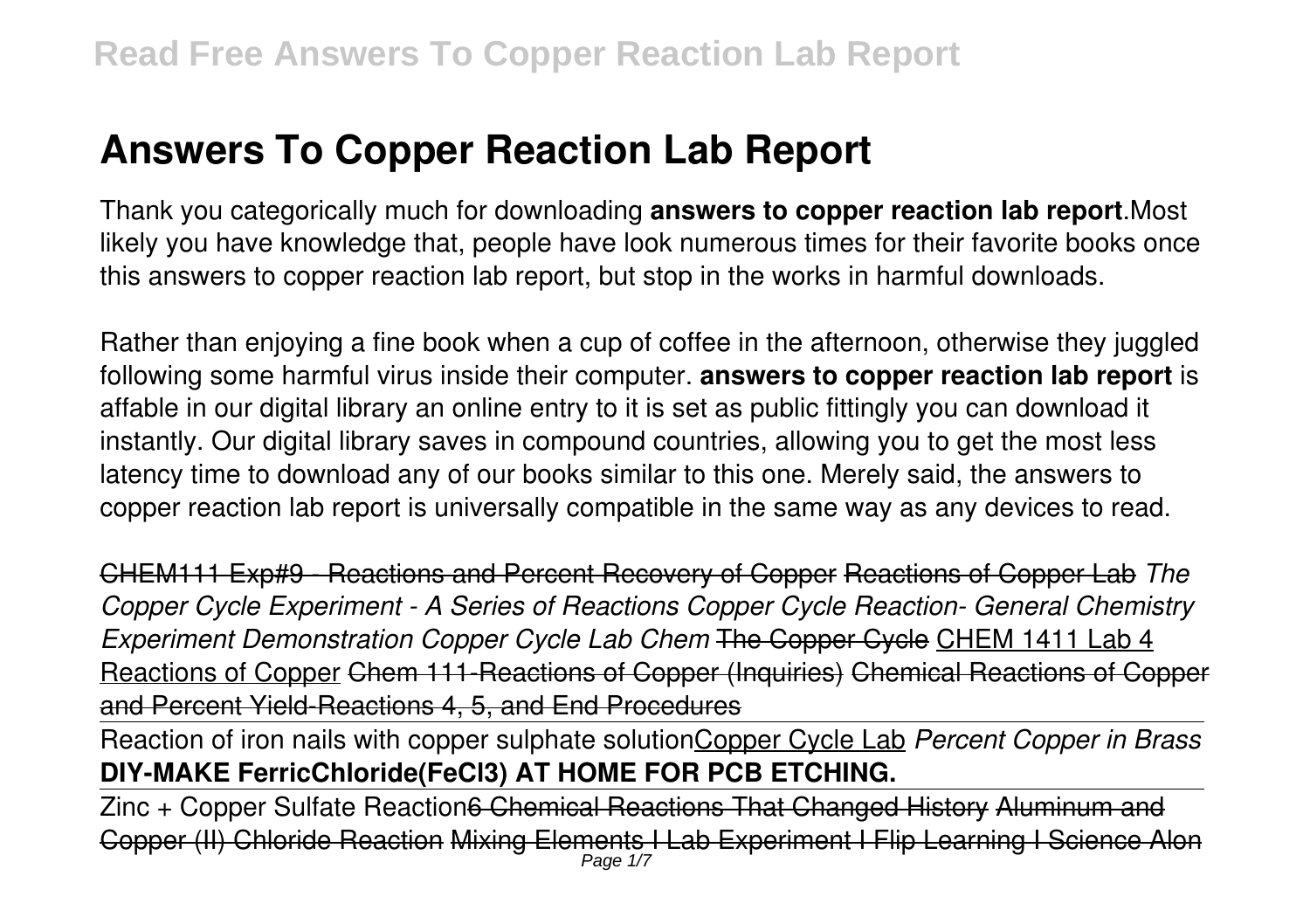Chemistry Experiment to try at home - Copper patina How to grow beautiful crystals of salt - do your chemical experiment! **Copper Recovery Magnesium Oxide Reactivity of Metals Lab video** *Types of Chemical Reactions Lab* **Copper Reactions Lab** [4K] Displacement Reaction of Metals - Zinc in Copper (II) Sulfate - with explanation at micro level

Double Displacement Reaction lab | Precipitation Reactions Chemical Reactions of Copper and Percent Yield-Decanting *Reactions Of Copper | Reactions | Chemistry | FuseSchool*

Empirical Formula Lab - Chemical Formula of Copper Chloride Hydrate*Reaction Between Iron and Copper (II) Chloride Answers To Copper Reaction Lab*

Chemical Reactions of Copper Lab Chemical Reactions of Copper Lab. The objective of this lab was to fully carry out five reactions of copper, and to... Redox. In the hood, add 2.0 grams of 30-mesh zinc at a slow pace and stir. Keep adding zinc until blue tint is removed... Precipitate. Add 20 mL of ...

### *Chemical Reactions of Copper Lab by Natalie Dickman*

In the first step of the reaction, copper metal was oxidized from 0 charge to the  $+2$  state. In the subsequent reactions, the copper atoms remained in the +2 state. To recover the copper metal, the copper ions must be returned to their native state of 0 charge. This is accomplished by

# *CHEM 231 Experiment 3 A Cycle of Copper Reactions*

• Copper nitrate can be used to generate nitric acid by heating it until decomposition and passing the fumes directly into water. This method is similar to the last step in the Ostwald Page 2/7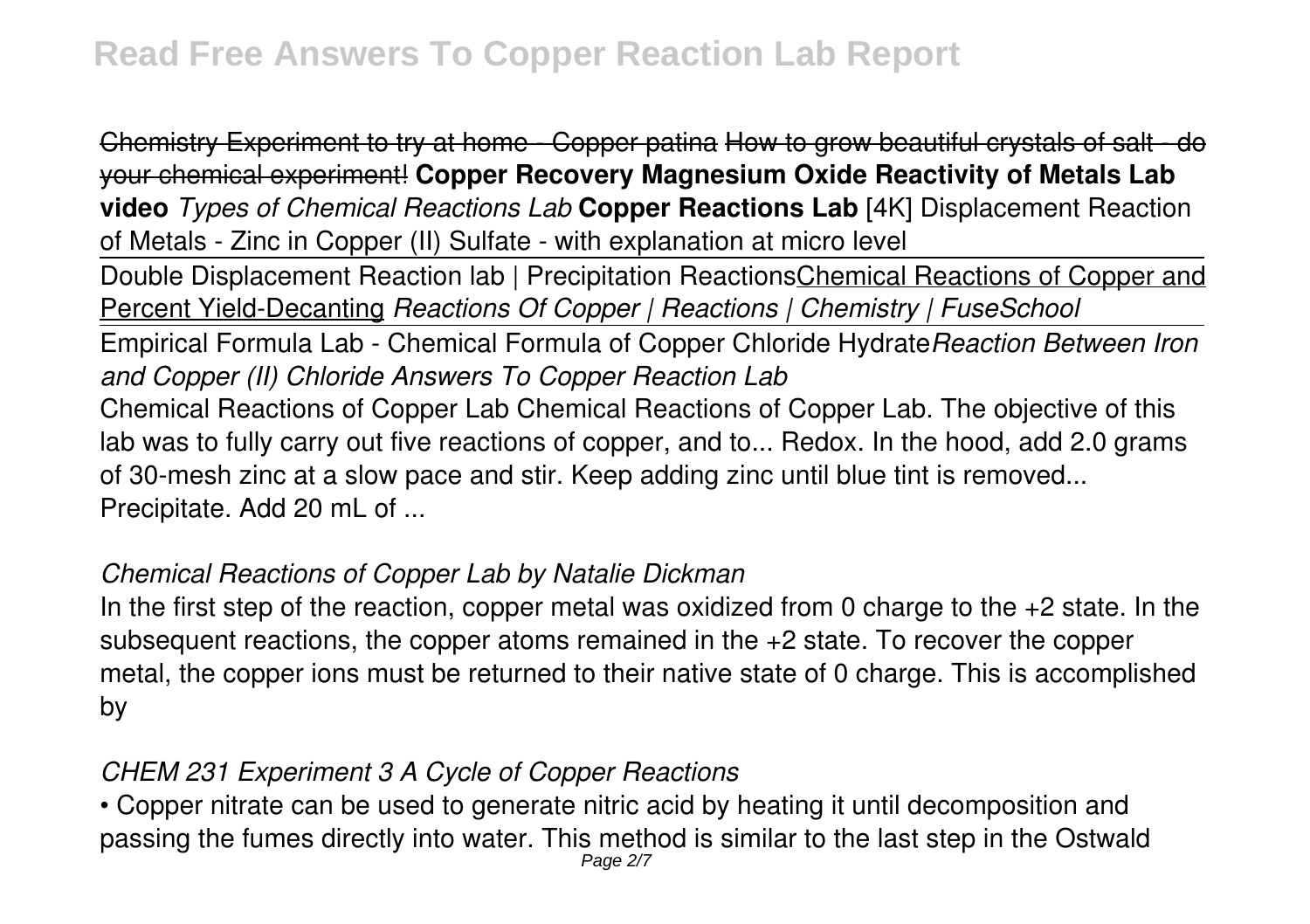process. The equations are as follows:  $\cdot$ 2Cu(NO3)2 ? 2CuO + 4NO2 (g) + O2 (g)  $\cdot$ NO2 + H2O ? 2 HNO3 + NO (g) • Copper nitrate soaked splints of wood burn with

### *Chemistry of Copper*

When copper (II) sulfate and aluminum are allowed to react, aluminum sulfate and copper are formed. What kind of reaction is this? Write a balanced equation for this reaction. 3 CuSO 4  $(aq) + 2$  Al(s) Al 2 (SO 4) 3 (aq) + 3 Cu(s) This reaction is an example of a redox reaction: where aluminum is oxidized and copper is reduced.

### *Chemical Reactions of Copper and Percent Yield*

The goal of this lab was to see if the mass of copper would be same after going through a series of chemical reactions. The initial mass of the copper was 2.004 grams. After all of the chemical reactions have finished, the final mass of copper was 6.85 grams. These masses differ quite tremendously. The initial and final moles of Copper should have also been the same. The initial moles of copper was 0.0315 grams. The final moles of copper was .1077 moles.

### *Copper Lab - AP Chemistry Labs*

According to the Law of Conservation of Mass, the mass of the products must equal the mass of the reactants, so logically one would expect that if 2 g of copper was used to start the lab, the lab would result in 2 g of copper. Unfortunately, that was not the case in this lab, and the final mass of copper exceeded the initial mass by 4.841g.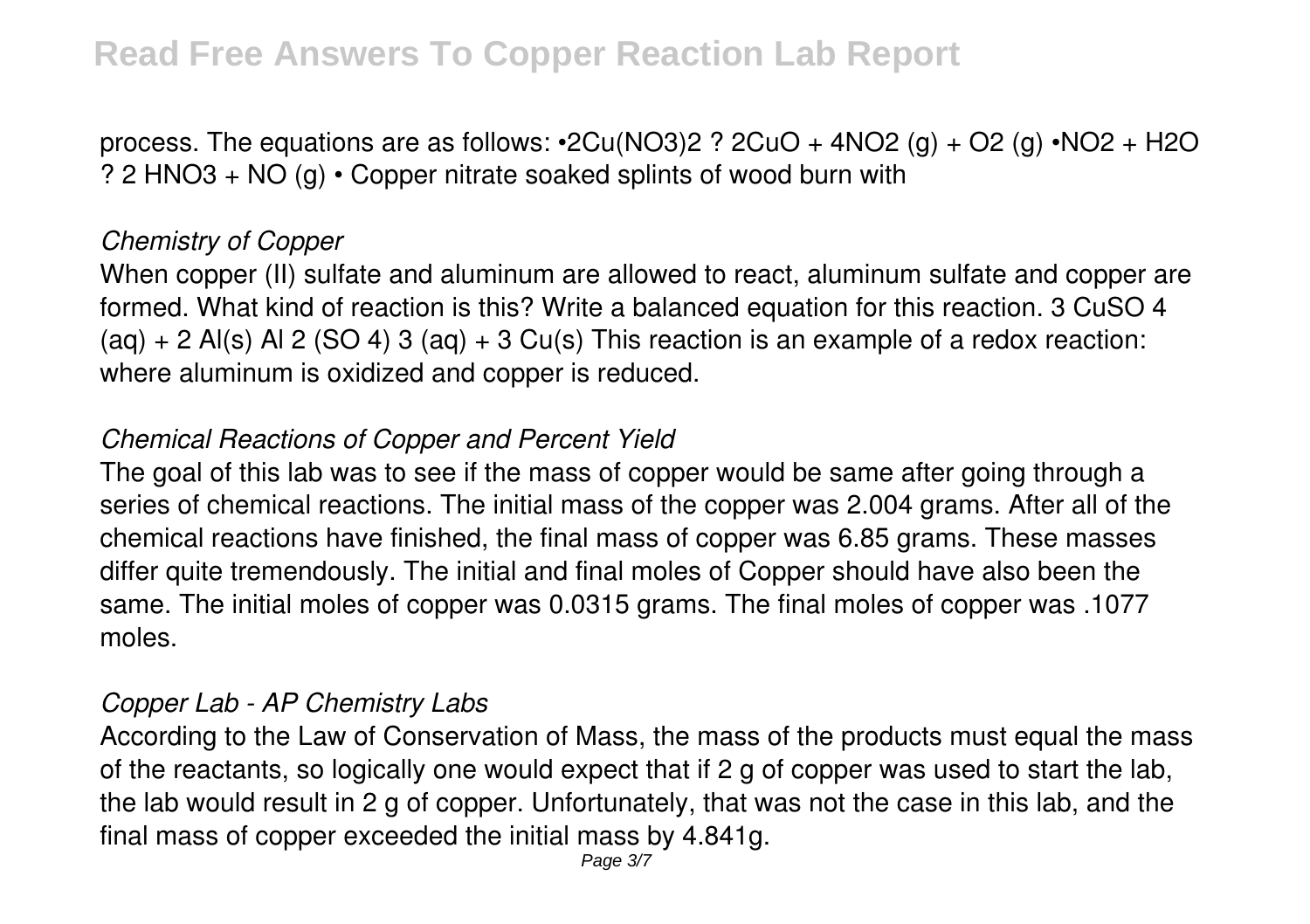### *Copper Lab - AP Chemistry Lab Reports*

caitlin bettenay 25th october 2016 cycle of copper chemistry lab fall term october 2016 caitlin bettenay lecturer: bryce clifton caitlin bettenay 25th october. Sign in Register; Hide. Chemistry Lab #3 - The Copper Cycle - Fall Term (October 2016) ... Using Conductivity to Find an Equivalence Point Lab #1 Who has the Same Solid That I Have ...

# *Chemistry Lab #3 - The Copper Cycle - Fall Term (October ...*

Types of Reactions: The Copper Cycle In this laboratory experiment, students will perform a series of reactions known as the copper cycle. The reaction series includes single replacement, double replacement, synthesis, and decomposition reactions.

### *Types of Reactions: The Copper cycle - Sunapee*

Carefully remove the wire from the test tube with your stirring rod. Decant the solution down the drain and flush with water. Compare the copper formed to a sample of copper wire. Record your observations. Solid copper and aluminum should go in the trash can. Observations. Reactants Products Evidence of Reaction Cu(NO3)2 + NaOH . Cu(OH)2 + NaNO3

### *Lab – Evidence for Chemical Change*

Type of Chemical Reaction:  $Kl(aq) + Ag(aq)$  ?  $KNO3(aq) + Ag(s) Kl(aq) + Ag(aq)$  ?  $KNO3(aq)$ + AgI(s) Change in colour: into an opaque yellow. Liquid form. Solid cannot be seen: Double Displacement: CoCl2(aq) + Na2SO4(aq) ? CoSO4(aq) + NaCl (aq) CoCl2(aq) + Na2SO4(aq) ?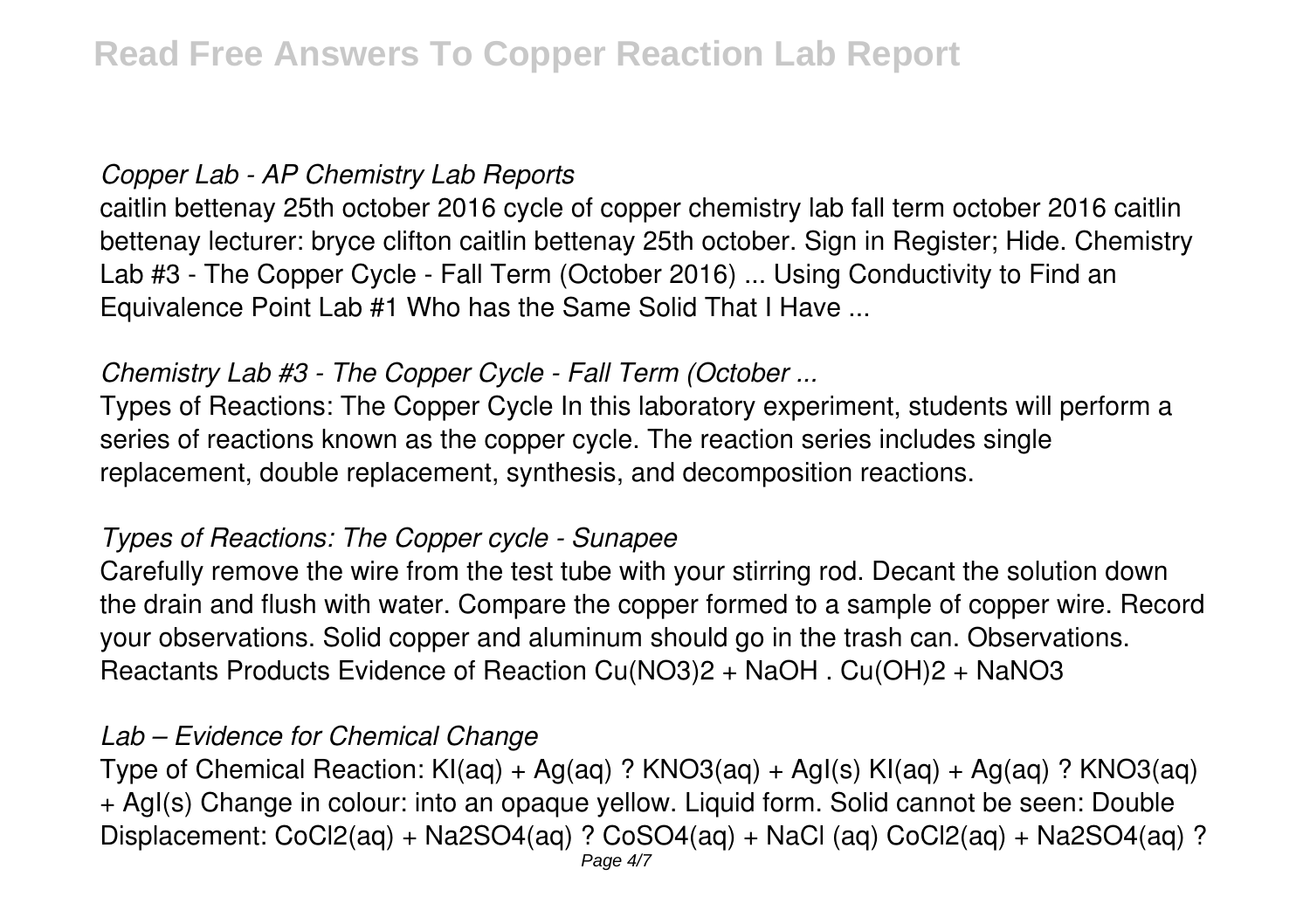# CoSO4(aq) + 2NaCl (aq) No Reaction. both aq: No Reaction

# *Type of Reactions Lab Answers | SchoolWorkHelper*

Copper reacts with iodine in a similar reaction from what was done in lab to produce copper(I) iodide, Cul. The balanced equation for this reaction is.  $2Cu(s) + 12(s)$  2Cul(s) For this reaction, students obtain the following data: Mass I 2: 0.7651 g. Moles I 2: 0.003014 mol. Mass Cu: 0.3212 g. Moles Cu: 0.005054 mol Which is the limiting reactant?

# *Answered: Copper reacts with iodine in a similar… | bartleby*

Question: Copper Lab Write Balanced Molecular, Total Ionic And Net Equations For The Five Reactions You Performed In Lab. Keep The Following In Mind: - Select The Type Of Reaction. - Include All State Symbols Like (s), (I), (g), Or (aq). - Type NONE If There Is No Total Or Net Ionic Equation For The Reaction.

# *Copper Lab Write Balanced Molecular, Total Ionic A ...*

You should compare moles of copper sulfate pentahydrate with amount of ammonia . You will find the hydrated copper ion becomes the [Cu(NH3)4]2+ ion. As you haven't actually provided the data you...

# *Copper Sulphate Unknown Reaction Lab? | Yahoo Answers*

First reaction involves reaction between the copper and nitric acid, and copper changed from elemental state to an aqueous. The second reaction converted the aqueous Cu2+ into the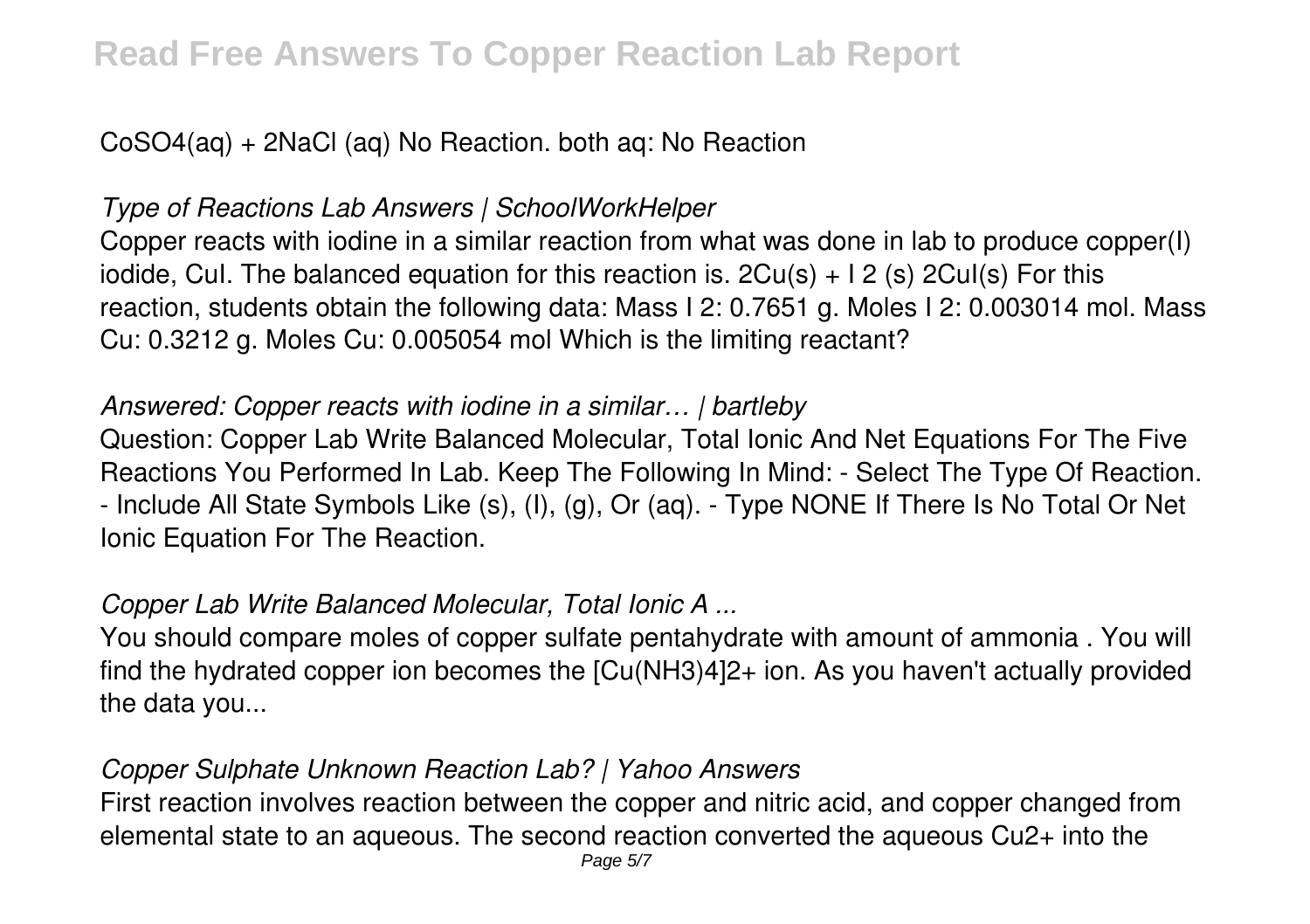solid copper (2) hydroxide. In the third reaction Cu(OH)2 decomposed into copper 2 oxide and water...

# *Cycle Of Copper Reactions Lab Report Free Essays*

Copper-Iron Stoichiometry Lab Report 10/3/12 Abstract: The lab performed required the use of quantitative and analytical analysis along with limiting reagent analysis. The reaction of Copper (II) Sulfate, CuSO4, mass of 7.0015g with 2.0095g Fe or iron powder produced a solid precipitate of copper while the solution remained the blue color.

# *Copper Iron Stoichiometry Lab Report Essay - 1808 Words ...*

When decanting, some solid was lost, resulting in less copper recovered and a lower % yield B. When decanting, some solid was lost, resulting in more copper recovered and a higher % yield C. When drying over the steam bath, did not let the sample dry completely, resulting in a higher mass of copper recovered, and a higher % yield.

# *Solved: Data And Report Submission - Chemistry Of Copper A ...*

Solid Copper And Silver Nitrate Lab Answers A reaction occurred in the iron solution but not the zinc solution. Introduction This method determines the chloride ion concentration of a solution by titration with silver nitrate. Non latex gloves are required for some lab exercises and are always Copper solid.